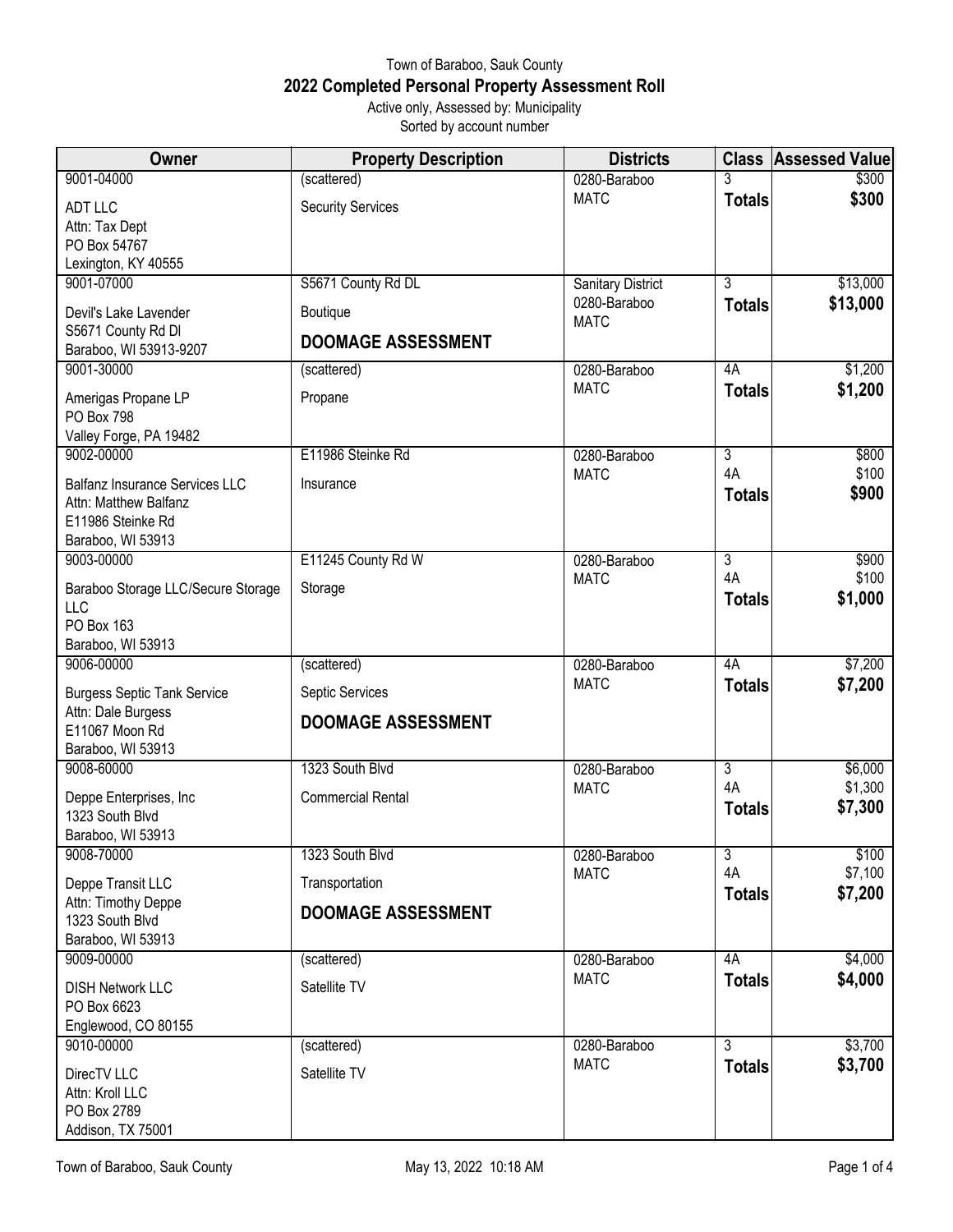| Owner                                                                                                             | <b>Property Description</b> | <b>Districts</b>            |                      | <b>Class Assessed Value</b> |
|-------------------------------------------------------------------------------------------------------------------|-----------------------------|-----------------------------|----------------------|-----------------------------|
| 9013-01000                                                                                                        | S4066 County Rd BD          | 0280-Baraboo                | 3                    | \$5,900                     |
| The Flooring Center Inc                                                                                           | Sales & Service             | <b>MATC</b>                 | 4A<br><b>Totals</b>  | \$2,500<br>\$8,400          |
| S4066 County Rd BD<br>Baraboo, WI 53913                                                                           | <b>DOOMAGE ASSESSMENT</b>   |                             |                      |                             |
| 9013-08000                                                                                                        | E11844 County Rd DL         | <b>Sanitary District</b>    | $\overline{3}$       | \$3,900                     |
| Florida's Natural Food Service, Inc.<br>20205 Hwy 27 N<br>Lake Wales, FL 33853                                    | Leasing                     | 0280-Baraboo<br><b>MATC</b> | <b>Totals</b>        | \$3,900                     |
| 9014-00000                                                                                                        | S4090 County Rd BD          | 0280-Baraboo                | $\overline{3}$       | \$4,100                     |
| Four Winds Motel<br>Attn: Ray Dachik<br>S4090 Cty Rd BD<br>Baraboo, WI 53913                                      | Motel                       | <b>MATC</b>                 | <b>Totals</b>        | \$4,100                     |
| 9014-10000                                                                                                        | S4157 Fox Hill Rd Unit A    | 0280-Baraboo                | $\overline{3}$       | \$4,600                     |
| Fox Hill Auto Body, Inc<br>S4157A Fox Hill Rd<br>Baraboo, WI 53913                                                | Auto Services               | <b>MATC</b>                 | 4A<br><b>Totals</b>  | \$100<br>\$4,700            |
| 9014-10400                                                                                                        | S3801 US Highway 12         | 0280-Baraboo                | 4A                   | \$2,600                     |
| GM-DI Leasing, LLC<br>Attn: Ryan PTS Dept 851<br>PO Box 460169<br>Houston, TX 77056                               | Leasing                     | <b>MATC</b>                 | <b>Totals</b>        | \$2,600                     |
| 9016-40000                                                                                                        | S5230 US Highway 12         | 0280-Baraboo                | $\overline{3}$       | \$100                       |
| <b>Big Badger Properties, LLC</b><br>Attn: Brent Yauchler<br>PO Box 24<br>Mount Horeb, WI 53572                   | Motel                       | <b>MATC</b>                 | 4A<br><b>Totals</b>  | \$100<br>\$200              |
| 9018-00000                                                                                                        | E11329 State Highway 136    | 0280-Baraboo                | $\overline{3}$       | \$100                       |
| Skillet Creek Campground, LLC<br>Attn: Chris & Lea Ann Gieck<br>E11329State Highway 136<br>Baraboo, WI 53913-9717 | Campground                  | <b>MATC</b>                 | <b>Totals</b>        | \$100                       |
| 9022-00000                                                                                                        | E11616 Gall Rd Unit A       | <b>Sanitary District</b>    | $\overline{3}$       | \$600                       |
| Lakeway Resort<br>Attn: Fred Gasner<br>E11616A Gall Rd<br>Baraboo, WI 53913                                       | Resort                      | 0280-Baraboo<br><b>MATC</b> | <b>Totals</b>        | \$600                       |
| 9022-30000                                                                                                        | (scattered)                 | 0280-Baraboo                | 4A                   | \$23,500                    |
| Lamar Advertising Of Janesville<br>PO Box 66338<br>Baton Rouge, LA 70896                                          | <b>Outdoor Advertising</b>  | <b>MATC</b>                 | <b>Totals</b>        | \$23,500                    |
| 9023-20000                                                                                                        | S4082 County Rd BD          | 0280-Baraboo                | $\overline{3}$       | \$500                       |
| Landscape Techniques, LLC<br>Attn: Don Leatherberry<br>S4082 Cty Rd BD<br>Baraboo, WI 53913                       | Landscaping                 | <b>MATC</b>                 | 4A<br><b>Totals</b>  | \$100<br>\$600              |
| 9024-10000                                                                                                        | S3801 County Rd BD          | 0280-Baraboo<br><b>MATC</b> | $\overline{3}$<br>4A | \$13,400<br>\$12,700        |
| Larson Automotive LLC<br>PO Box 30<br>Baraboo, WI 53913-0030                                                      | <b>Auto Sales</b>           |                             | <b>Totals</b>        | \$26,100                    |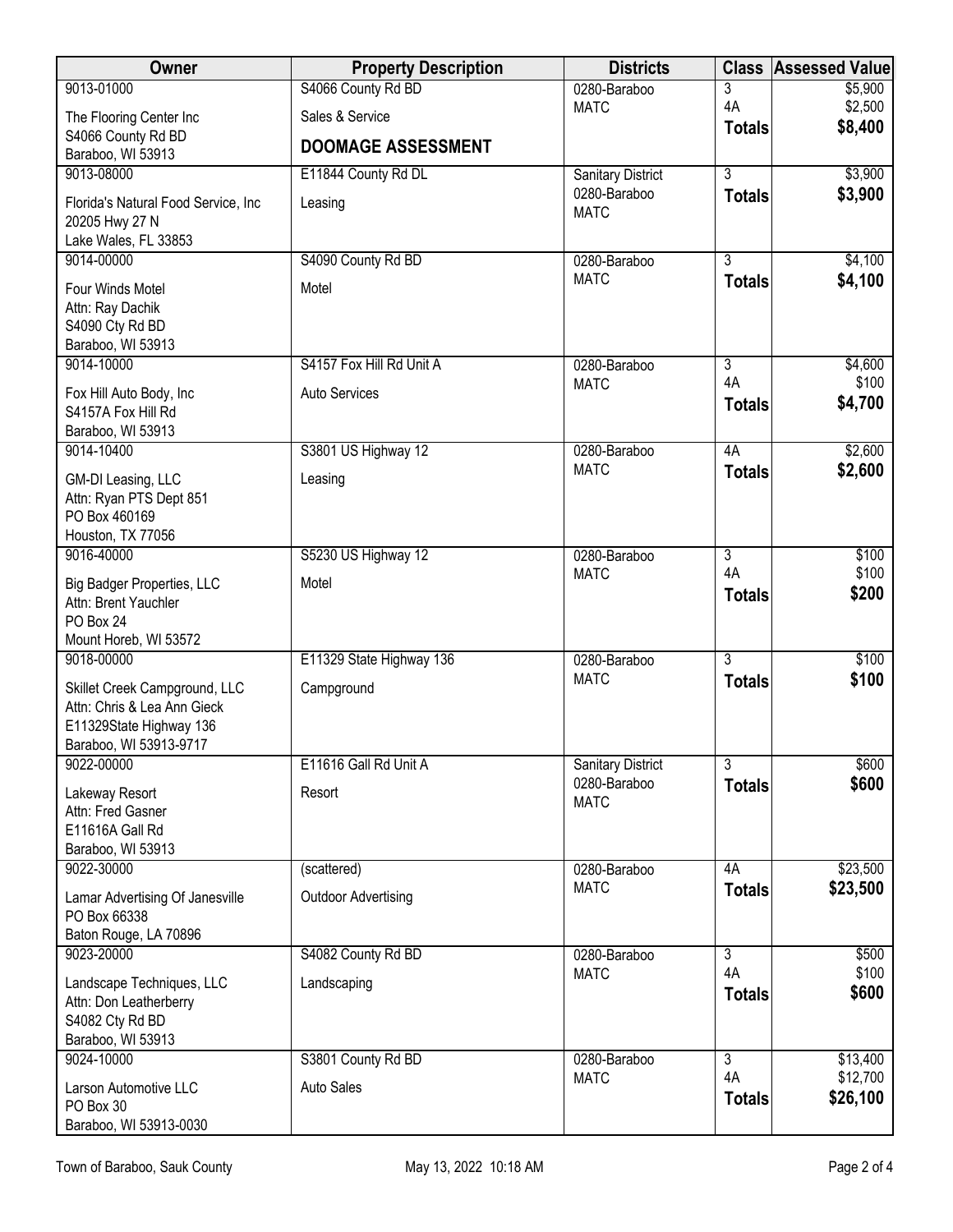| Owner                                                                                                                                | <b>Property Description</b> | <b>Districts</b>            | <b>Class</b>        | <b>Assessed Value</b> |
|--------------------------------------------------------------------------------------------------------------------------------------|-----------------------------|-----------------------------|---------------------|-----------------------|
| 9026-00000                                                                                                                           | E11316 D'Nera Vista Ct      | 0280-Baraboo                | 3                   | \$300                 |
| Rossiter, Laura                                                                                                                      | Photography                 | <b>MATC</b>                 | 4A                  | \$300<br>\$600        |
| d.b.a. Laura McArthur Photography<br>E11316 D'Nera Vista Ct<br>Baraboo, WI 53913                                                     | <b>DOOMAGE ASSESSMENT</b>   |                             | <b>Totals</b>       |                       |
| 9026-10000                                                                                                                           | S5927 US Highway 12         | 0280-Baraboo                | $\overline{3}$      | \$300                 |
| Meise, Dan & Donna<br>S5927 US Hwy 12<br>Baraboo, WI 53913                                                                           | Campground                  | <b>MATC</b>                 | 4A<br><b>Totals</b> | \$100<br>\$400        |
| 9027-00000                                                                                                                           | E10766 County Rd W          | 0280-Baraboo                | $\overline{3}$      | \$1,000               |
| New Life Lavender & Cherry Farm                                                                                                      | Lavender/Cherry Farm        | <b>MATC</b>                 | 4A<br><b>Totals</b> | \$800<br>\$1,800      |
| E10766 County Rd W<br>Baraboo, WI 53913                                                                                              | <b>DOOMAGE ASSESSMENT</b>   |                             |                     |                       |
| 9028-02000                                                                                                                           | S3947 County Rd BD Unit B   | 0280-Baraboo                | $\overline{3}$      | \$1,400               |
| Papa Bear's Northwoods Store<br>Attn: William Brown<br>S3949 County Rd BD<br>Baraboo, WI 53913                                       | Retail                      | <b>MATC</b>                 | 4A<br><b>Totals</b> | \$1,400<br>\$2,800    |
| 9028-50000                                                                                                                           | E11520 Crawford St Unit B   | 0280-Baraboo                | $\overline{3}$      | \$1,000               |
| Polar Air                                                                                                                            | Refrigeration               | <b>MATC</b>                 | <b>Totals</b>       | \$1,000               |
| Attn: Anthony Wedekind<br>E11520B Crawford St<br>Baraboo, WI 53913                                                                   | <b>DOOMAGE ASSESSMENT</b>   |                             |                     |                       |
| 9030-10000                                                                                                                           | 1323 South Blvd             | 0280-Baraboo                | $\overline{3}$      | \$800                 |
| Pitney Bowes Global Financial Svcs<br>600 N Westshore Blvd<br>Ste 810<br>Tampa, FL 33609                                             | Leasing                     | <b>MATC</b>                 | <b>Totals</b>       | \$800                 |
| 9033-10000                                                                                                                           | S3953 Brennan Rd            | 0280-Baraboo                | $\overline{3}$      | \$300                 |
| Schaefer Electric Inc<br>Attn: Dan Schaefer<br>S3953 Brennan Rd<br>Baraboo, WI 53913                                                 | Contractor                  | <b>MATC</b>                 | 4A<br><b>Totals</b> | \$100<br>\$400        |
| 9037-00000                                                                                                                           | E11740 County Rd DL         | <b>Sanitary District</b>    | 3                   | \$200                 |
| Nordic Pines Unlimited, Inc.                                                                                                         | Campground                  | 0280-Baraboo<br><b>MATC</b> | 4A<br><b>Totals</b> | \$1,000<br>\$1,200    |
| Attn: Steve & Lynn Higgins                                                                                                           | <b>DOOMAGE ASSESSMENT</b>   |                             |                     |                       |
| E11740 Cty Rd DL<br>Baraboo, WI 53913                                                                                                |                             |                             |                     |                       |
| 9040-00000                                                                                                                           | E10545 Terrytown Rd         | 0280-Baraboo                | $\overline{3}$      | \$54,300              |
| Gladams Investments, Inc.<br>d.b.a. Baraboo Hills Campground<br>Attn: Gregory Adams<br>E10545 Terrytown Rd<br>Baraboo, WI 53913-8972 | Campground                  | <b>MATC</b>                 | 4A<br><b>Totals</b> | \$100<br>\$54,400     |
| 9040-10000                                                                                                                           | E10545 Terrytown Rd         | 0280-Baraboo                | 4B                  | \$37,000              |
| Gladams Investments, Inc.<br>d.b.a. Baraboo Hills Campground<br>Attn: Gregory Adams<br>E10545 Terrytown Rd<br>Baraboo, WI 53913-8972 | Campground                  | <b>MATC</b>                 | <b>Totals</b>       | \$37,000              |